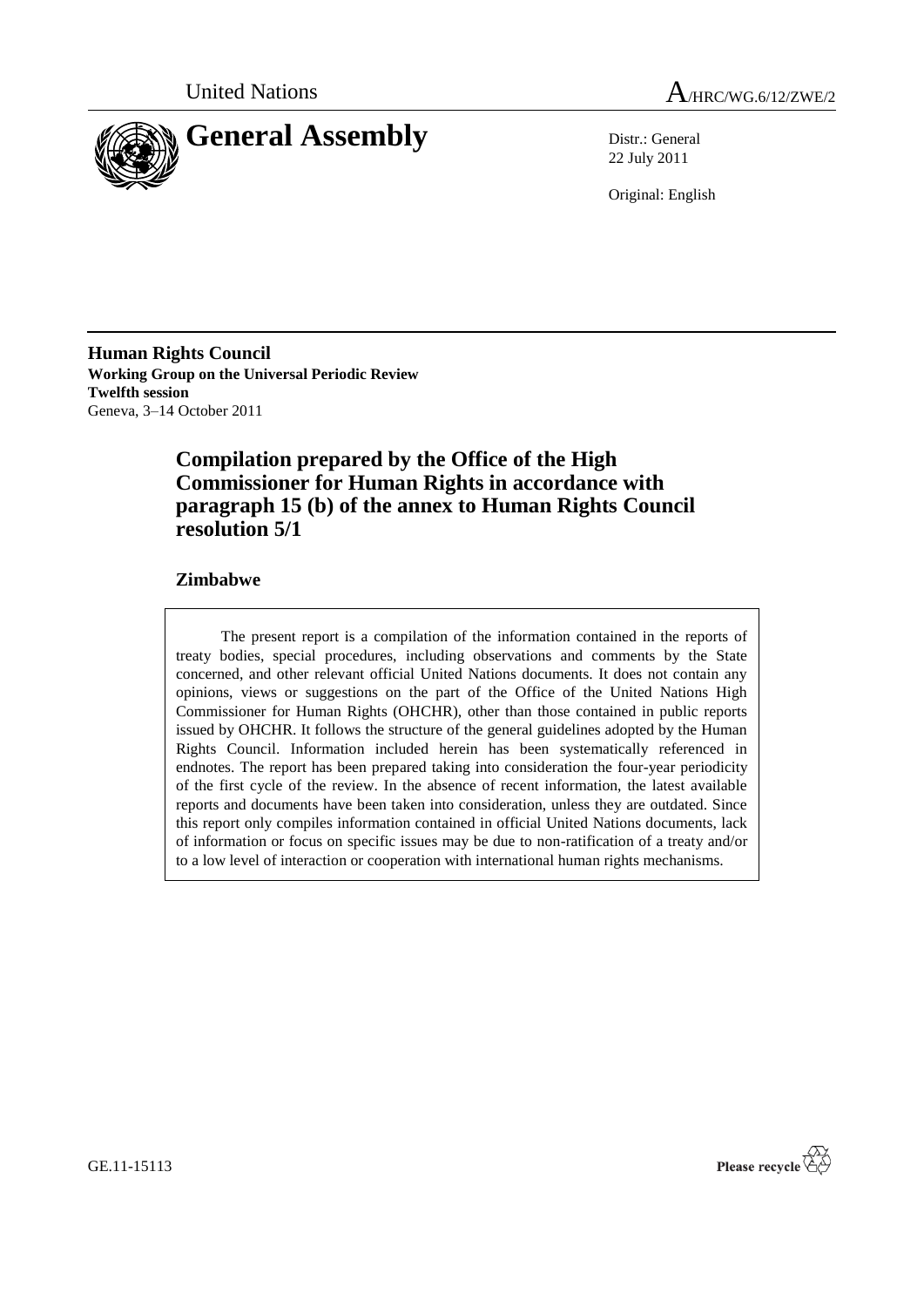# **I. Background and framework**

### **A. Scope of international obligations<sup>1</sup>**

| Core universal human<br>rights treaties <sup>2</sup> | Date of ratification,<br>accession or succession | Declarations/reservations | Recognition of specific<br>competences of treaty<br><i>bodies</i> |
|------------------------------------------------------|--------------------------------------------------|---------------------------|-------------------------------------------------------------------|
| <b>ICERD</b>                                         | 13 May 1991                                      | None                      | Individual<br>complaints (art. 14):<br>N <sub>0</sub>             |
| <b>ICESCR</b>                                        | 13 May 1991                                      | None                      |                                                                   |
| <b>ICCPR</b>                                         | 13 May 1991                                      | None                      | Inter-State<br>complaints (art. 41):<br>Yes                       |
| <b>CEDAW</b>                                         | 13 May 1991                                      | None                      |                                                                   |
| <b>CRC</b>                                           | 11 September 1990                                | None                      |                                                                   |

Core treaties to which Zimbabwe is not a party: OP-ICESCR<sup>3</sup>, ICCPR-OP 1, ICCPR-OP 2, OP-CEDAW, CAT, OP-CAT, OP-CRC-AC, OP-CRC-SC, ICRMW, CRPD, CRPD-OP, and CED.

| Other main relevant international instruments                                                                             | Ratification, accession or succession |
|---------------------------------------------------------------------------------------------------------------------------|---------------------------------------|
| Convention on the Prevention and<br>Punishment of the Crime of Genocide                                                   | Yes                                   |
| Rome Statute of the International Criminal<br>Court                                                                       | N <sub>0</sub>                        |
| Palermo Protocol <sup>4</sup>                                                                                             | N <sub>0</sub>                        |
| Refugees and stateless persons <sup>5</sup>                                                                               | Yes, except 1961 convention           |
| Geneva Conventions of 12 August 1949 and Yes/ except Additional Protocol III<br>Additional Protocols thereto <sup>6</sup> |                                       |
| ILO fundamental conventions <sup>7</sup>                                                                                  | Yes                                   |
| <b>UNESCO</b> Convention against<br>Discrimination in Education                                                           | Yes                                   |

1. In its submission, the United Nations Country Team (UNCT) recommended that Zimbabwe ratify relevant international instruments and optional protocols, including: the Convention against Torture and Other Cruel, Inhuman or Degrading Treatment or Punishment; the Convention on the Rights of Persons with Disabilities; the Convention on the Rights of the Child and its Optional Protocols on the sale of children, child prostitution and child pornography, and on the involvement of children in armed conflict; the United Nations Protocol to Prevent, Suppress and Punish Trafficking in Persons Especially Women and Children, and the Convention on the Protection of the Rights of All Migrant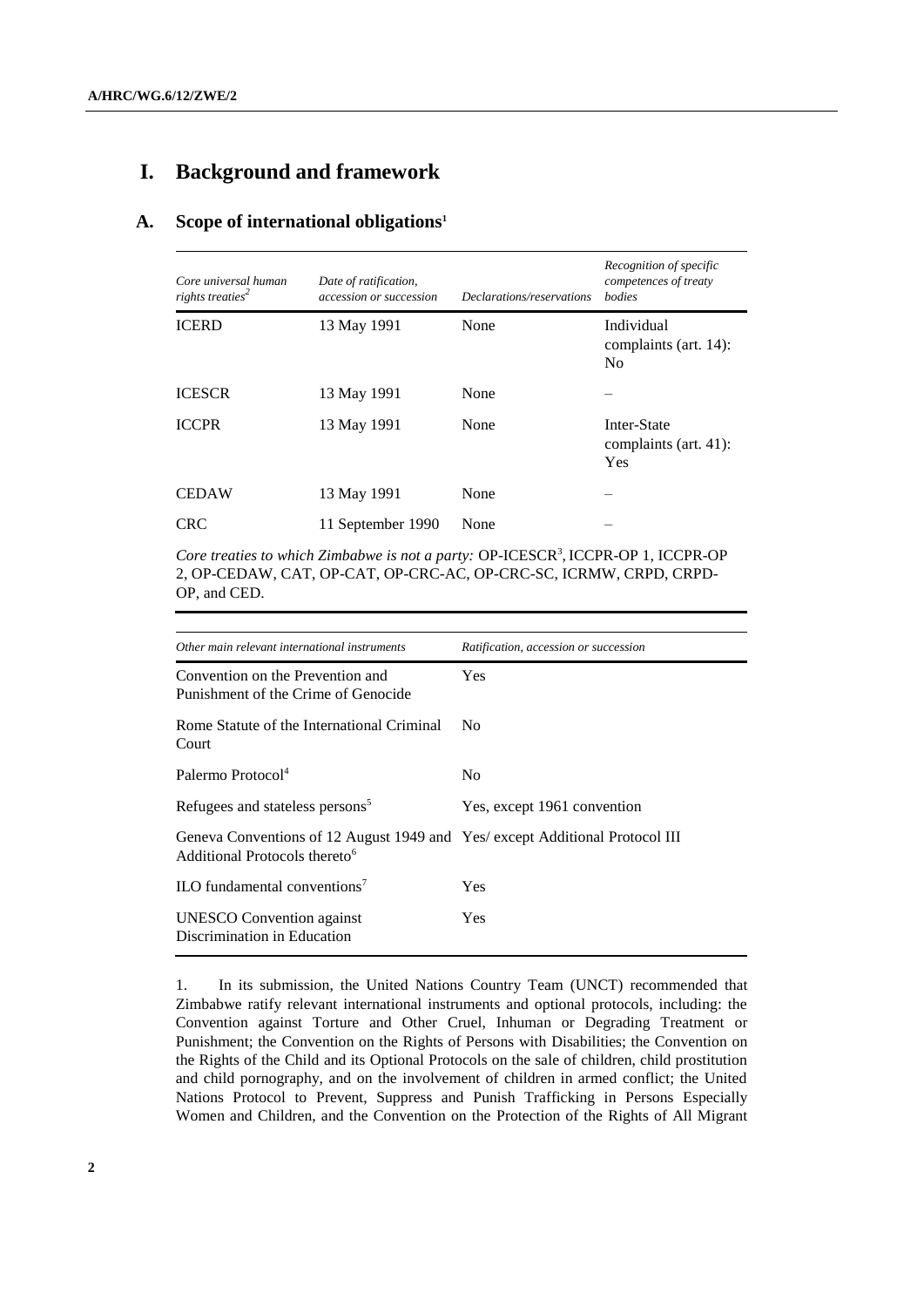Workers and Members of Their Families. UNCT also recommended that Zimbabwe accede to the 1961 Convention on the Reduction of Statelessness, withdraw reservations to the 1951 Convention relating to the Status of Refugees, $<sup>8</sup>$  and improve compliance with ILO</sup> Conventions Nos. 87 and 98 in law and practice.<sup>9</sup> Zimbabwe signed the African Union Convention for the Protection and Assistance of Internally Displaced Persons in Africa in October 2009.<sup>10</sup>

### **B. Constitutional and legislative framework**

2. UNCT reported that the latest Constitutional Amendment No. 19 was passed in February 2009. This amendment formalized the Global Political Agreement (GPA), which was signed by ZANU-PF and the two Movement for Democratic Change formations on 15 September 2008, and later led to the formation of the Government of National Unity.<sup>11</sup> The constitution-making process was under way and should culminate in a referendum on a draft Constitution, possibly before the end of  $2011$ .<sup>12</sup>

3. UNCT noted that the Government criminalizes human trafficking and smuggling by using different pieces of legislation within the Criminal Law (Codification and Reform) Act of July 2006.<sup>13</sup> UNCT recommended that Zimbabwe ensure that the bill of rights in the new Constitution under development protected all generations of rights, including the rights of women, children, persons with disabilities, internally displaced persons (IDPs), asylum seekers, refugees and migrants. UNCT also recommended that Zimbabwe update national legislation to comply with international obligations and standards, including criminal laws on HIV-related issues, the 1983 Refugees Act and associated legislation, the Immigration Act and applicable regulations, security and media legislation.<sup>14</sup>

4. UNCT recommended domesticating all key human rights instruments by incorporating them into national legislation.<sup>15</sup> A similar recommendation was made by the Committee on the Elimination of Discrimination against Women (CEDAW),<sup>16</sup> the Human Rights Committee (HR Committee), $17$  the Committee on Economic, Social and Cultural Rights,  $^{18}$  and the Committee on the Rights of the Child (CRC).<sup>19</sup>

5. In 2000, the Committee on the Elimination of Racial Discrimination (CERD) noted that Zimbabwe had not made the declaration provided for in article 14 of the Convention on the Elimination of All Forms of Racial Discrimination, and requested that the possibility of making the declaration be considered.<sup>20</sup>

### **C. Institutional and human rights infrastructure**

6. As of 8 April 2011, Zimbabwe does not have a national human rights institution accredited by the International Coordinating Committee of National Institutions for the Promotion and Protection of Human Rights  $(ICC)^{21}$  UNCT reported that the Zimbabwe Human Rights Commission was established in 2010, but that its statute has not yet been enacted.<sup>22</sup>

7. UNCT also reported that an office of the Public Protector has been established under the current Constitution to protect citizens against administrative malpractice. Moreover, an Organ for National Healing, Reconciliation and Integration (ONHRI) has been established in the context of the GPA.<sup>23</sup>

8. UNCT recommended that Zimbabwe make the Zimbabwe Human Rights Commission and other national human rights institutions operational, support the Anti-Corruption and Media Commissions, and strengthen ONHRI to ensure successful transition and national cohesion.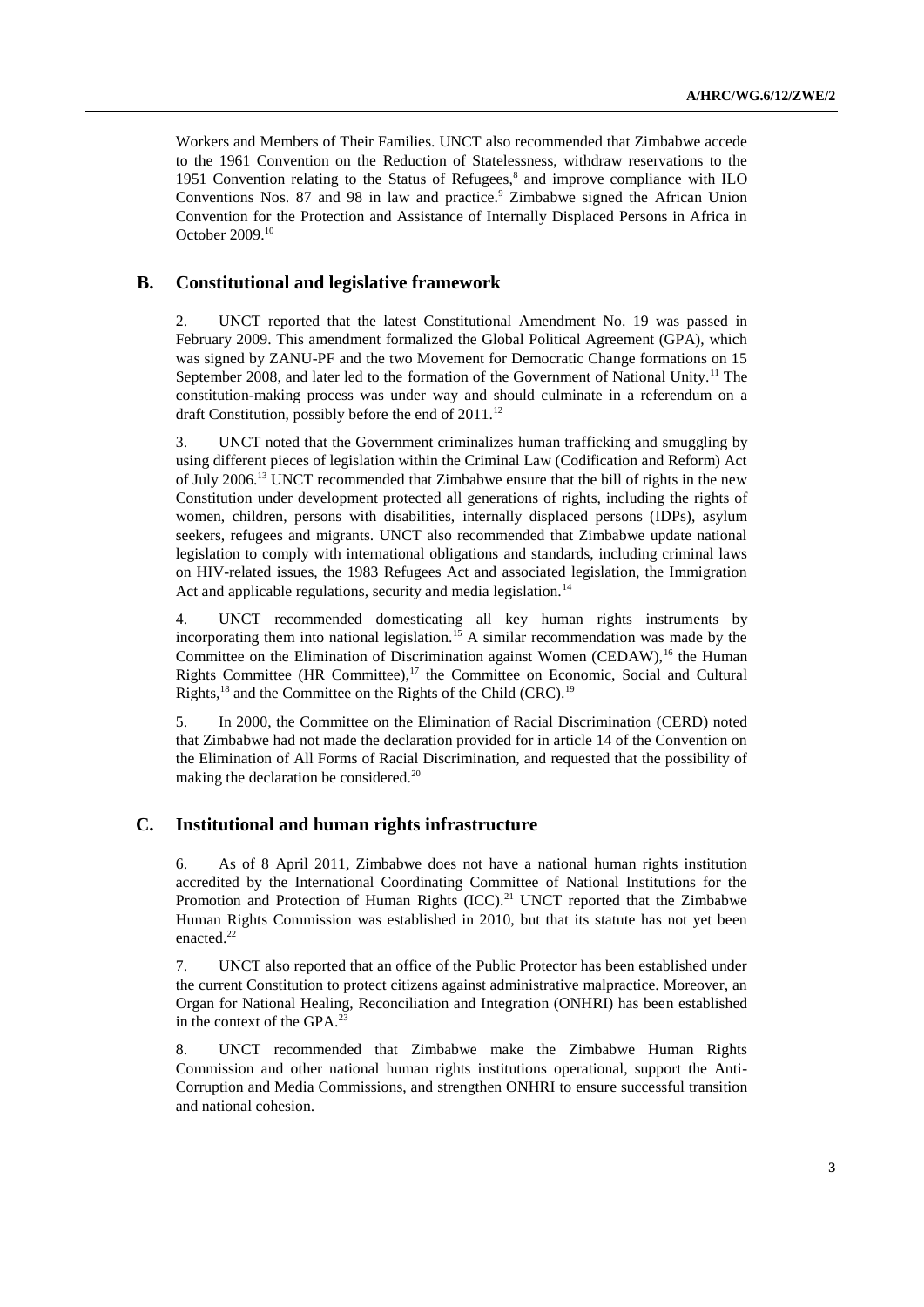## **D. Policy measures**

9. UNCT recommended that Zimbabwe facilitate the formulation, review, update and implementation of relevant policies, including a comprehensive human rights policy; and strengthen transparency and accountability of all constituencies involved in the implementation of such policies, strategies, programmes and plans.<sup>24</sup>

10. In 2010, UNDP noted that, with regard to access to safe drinking water, major achievements can be made between 2010-2015 by, inter alia, preparing a comprehensive water, sanitation and hygiene policy that covers water resources in both urban and rural areas.<sup>25</sup>

# **II. Promotion and protection of human rights on the ground**

### **A. Cooperation with human rights mechanisms**

#### **1. Cooperation with treaty bodies**

11. UNCT noted that reporting by Zimbabwe to treaty bodies has been lagging behind since 2000, with many reports overdue. Certain improvements were observed recently: the second CEDAW State party report combining the second to fifth reporting periods was submitted in 2009. The periodic report on the CRC has been compiled and is awaiting Cabinet approval.<sup>26</sup> UNCT recommended that Zimbabwe submit periodic reports to United Nations Treaty Bodies in a timely manner.<sup>27</sup>

| Treaty body <sup>28</sup> | Latest report<br>submitted and<br>considered | Latest concluding<br>observations | Follow-up response | Reporting status                                          |
|---------------------------|----------------------------------------------|-----------------------------------|--------------------|-----------------------------------------------------------|
| <b>CERD</b>               | 1998                                         | March 2000                        |                    | 5th to 7th<br>reports overdue<br>since 2006.              |
| <b>CESCR</b>              | 1995                                         | May 1997                          |                    | 2nd report<br>overdue since<br>1998.                      |
| <b>HR</b> Committee       | 1996                                         | April 1998                        |                    | 2nd report<br>overdue since<br>2002.                      |
| <b>CEDAW</b>              | 1996                                         | January 1998                      |                    | 2nd to 5th report<br>due in 2008,<br>received in<br>2009. |
| <b>CRC</b>                | 1995                                         | May 1996                          |                    | 2nd report<br>overdue since<br>1997.                      |

### **2. Cooperation with special procedures**

12. UNCT recommended that Zimbabwe issue a standing invitation for United Nations Special Procedures mandate holders to carry out fact-finding missions.<sup>29</sup> On 27 July 2006, the Government of Zimbabwe sent an unsolicited invitation to three mandates: Freedom of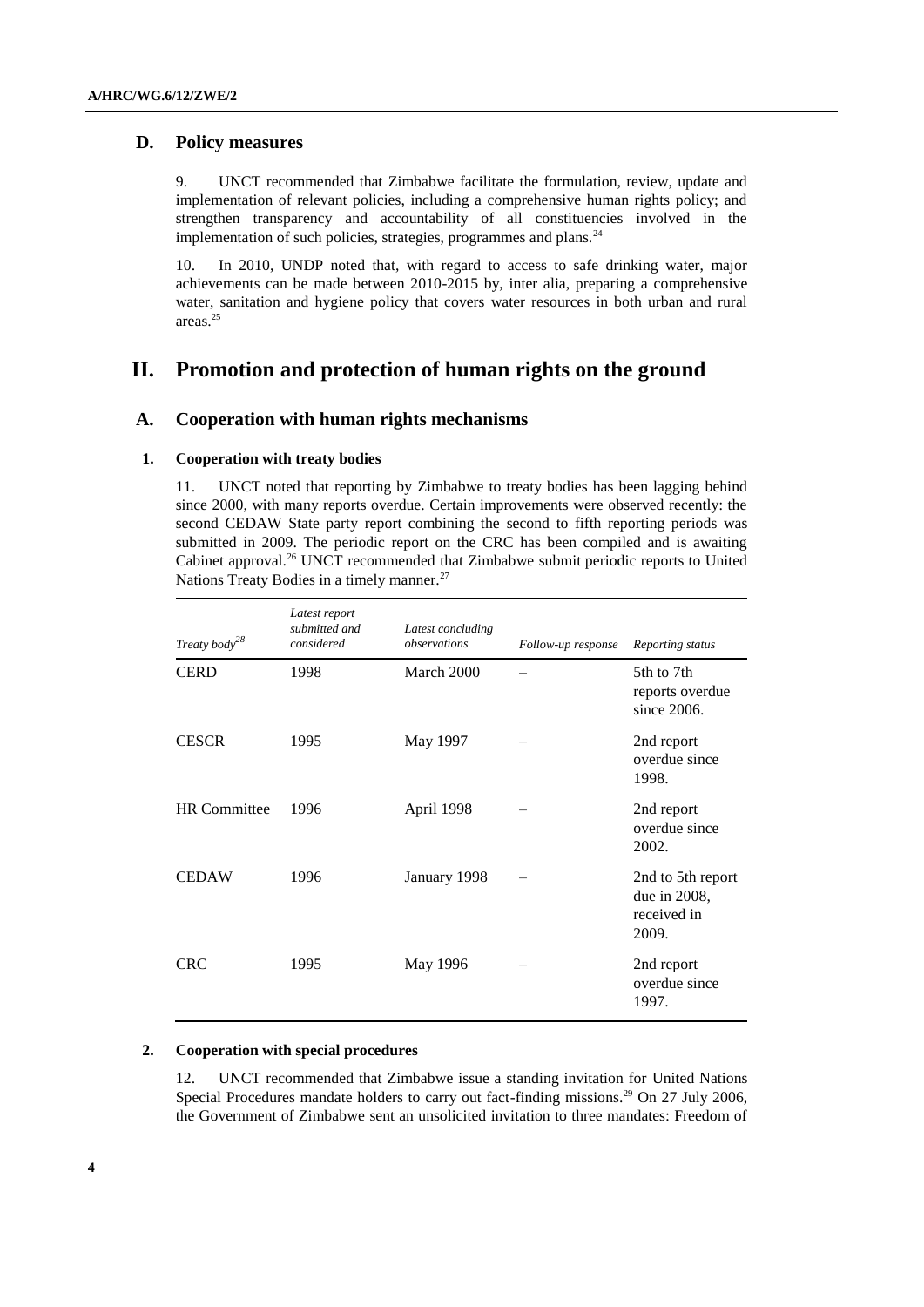Religion or Belief, and Right to Education and Violence against women, its causes and consequences.<sup>30</sup>

13. Despite an official invitation by the Minister of Justice, the Special Rapporteur on Torture was denied access to the country on 28 October 2009. He urged the Government to fully investigate this incident and to clarify who bears responsibility for the denial of his access to the country.<sup>31</sup>

| Standing invitation issued                                | N <sub>o</sub>                                                                                                                                                                                                                                                                                                                                                               |
|-----------------------------------------------------------|------------------------------------------------------------------------------------------------------------------------------------------------------------------------------------------------------------------------------------------------------------------------------------------------------------------------------------------------------------------------------|
| Latest visits or mission reports                          |                                                                                                                                                                                                                                                                                                                                                                              |
| Visits agreed upon in principle                           | SR on torture (28 October-4 November<br>2009) invitation withdrawn; SR violence<br>against women (August 2007) postponed at<br>Government's request.                                                                                                                                                                                                                         |
| Visits requested and not yet agreed upon                  | SR on independence of judges and lawyers<br>(2002); SR on human rights defenders<br>$(2002, 2008)$ ; SR on the right to freedom of<br>opinion and expression (2003); SR on<br>torture $(2005, 2007)$ ; SR on the right to food<br>$(2006)$ ; WG on mercenaries $(2007)$ ; SR on<br>adequate housing (2005, 2009); WG on<br>enforced or involuntary disappearances<br>(2009). |
| Facilitation/cooperation during missions                  |                                                                                                                                                                                                                                                                                                                                                                              |
| Follow-up to visits                                       |                                                                                                                                                                                                                                                                                                                                                                              |
| Responses to letters of allegations and<br>urgent appeals | During the period under review (7 -12 April<br>2011), 40 communications were sent. The<br>Government replied to 10 communications.                                                                                                                                                                                                                                           |
| Responses to questionnaires on thematic<br>issues         | Zimbabwe responded to 1 of the 23<br>questionnaires sent by special procedures<br>mandate holders. <sup>32</sup>                                                                                                                                                                                                                                                             |

#### **3. Cooperation with the Office of the High Commissioner for Human Rights**

14. In 2009 and 2010, OHCHR provided advice to the Government on the establishment of a commission in compliance with the Paris Principles<sup>33</sup> and provided training on the role of national human rights institutions in regional and international human rights mechanisms to the newly appointed Commissioners.<sup>34</sup>

## **B. Implementation of international human rights obligations, taking into account applicable international humanitarian law**

#### **1. Equality and non-discrimination**

15. UNCT noted that a number of laws have been passed to promote women's rights; however, the implementation of laws can be affected by the primacy of customary law as per section 23 of the Constitution.<sup>35</sup> HR Committee was concerned about the duality of the legal statutory law and customary law, which potentially leads to unequal treatment between individuals, particularly in the area of marriage and inheritance laws. It expressed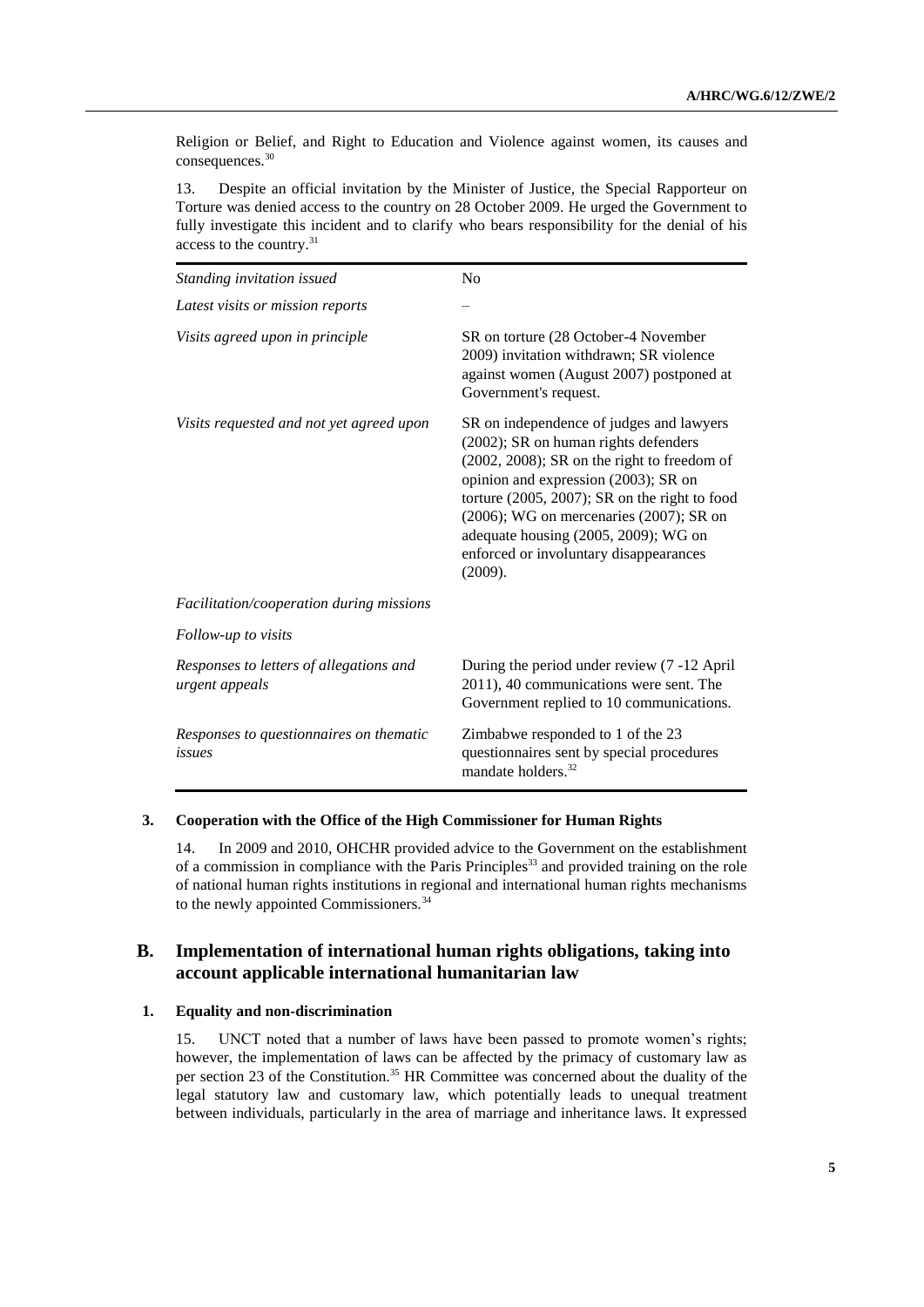concern that where customary law contravenes the International Covenant on Civil and Political Rights (International Covenant on Civil and Political Rights) or the statutory law, the customary law continues to be upheld and applied.<sup>36</sup> UNCT recommended that Zimbabwe enforce national policies and legislation to prevent and address the marginalization and exclusion of women, children and other vulnerable groups from the economic, social and political spheres of society.<sup>37</sup>

16. HR Committee was concerned about the subordinate status of women in Zimbabwean society<sup>38</sup> and recommended that practices such as female genital mutilation, early marriage, the statutory difference in the minimum age of girls and boys for marriage, and other practices which are incompatible with the ICCPR be prohibited by legislation.<sup>39</sup> CEDAW expressed concern that discriminatory traditional practices, such as *lobola*, polygamy and female genital mutilation, were still accepted.<sup>40</sup>

17. UNDP noted that although approximately 52 per cent of the population in Zimbabwe is female, women are underrepresented in politics and in other decision-making positions.<sup>41</sup> CEDAW was concerned at the low level of women's participation at the decision-making level.<sup>42</sup> It recommended the adoption of temporary special measures of affirmative action to promote the status of women in all spheres of society.<sup>43</sup>

18. The ILO Committee of Experts on the Application of Conventions and Recommendations urged the Government to take specific measures to ensure that in practice no discrimination based on political opinion or affiliation is permitted, and that any such act of discrimination is duly sanctioned and appropriate remedies provided.<sup>44</sup>

#### **2 Right to life, liberty and security of the person**

19. In 2008 and 2010, Zimbabwe voted against the adoption of the draft General Assembly resolution on a moratorium on the death penalty.<sup>45</sup>

20. On 28 May 2008, the High Commissioner for Human Rights strongly condemned the killings, as well as the continuing harassment of NGO workers, human rights defenders and other members of civil society. The High Commissioner urged the Zimbabwean authorities to investigate and prosecute those responsible for the murders and other unlawful acts, and to take urgent steps to protect all the country's inhabitants from further attacks.<sup>46</sup>

21. The Special Rapporteur on Torture remained very concerned about serious and credible allegations of torture, ill-treatment and inhuman prison conditions in Zimbabwe.<sup>47</sup>

22. UNCT recalled that in December 2008, several people were arrested on suspicion of engaging in unlawful military training. The suspects were arrested and detained for several weeks before court appearances.<sup>48</sup>

23. UNCT noted that overcrowding was still a challenge in some prisons, and attempts are being made to reduce prison populations through alternative sentencing.<sup>49</sup>

24. HR Committee was concerned about the extent and persistence of domestic violence against women.<sup>50</sup>

25. UNCT recommended that Zimbabwe enhance the implementation of de-mining programmes.<sup>51</sup>

#### **3. Administration of justice, including impunity and the rule of law**

26. UNCT recommended that Zimbabwe take steps to strengthen the capacity and the functioning of courts in dispensing justice and ensure that court personnel are adequately trained in human rights. $52$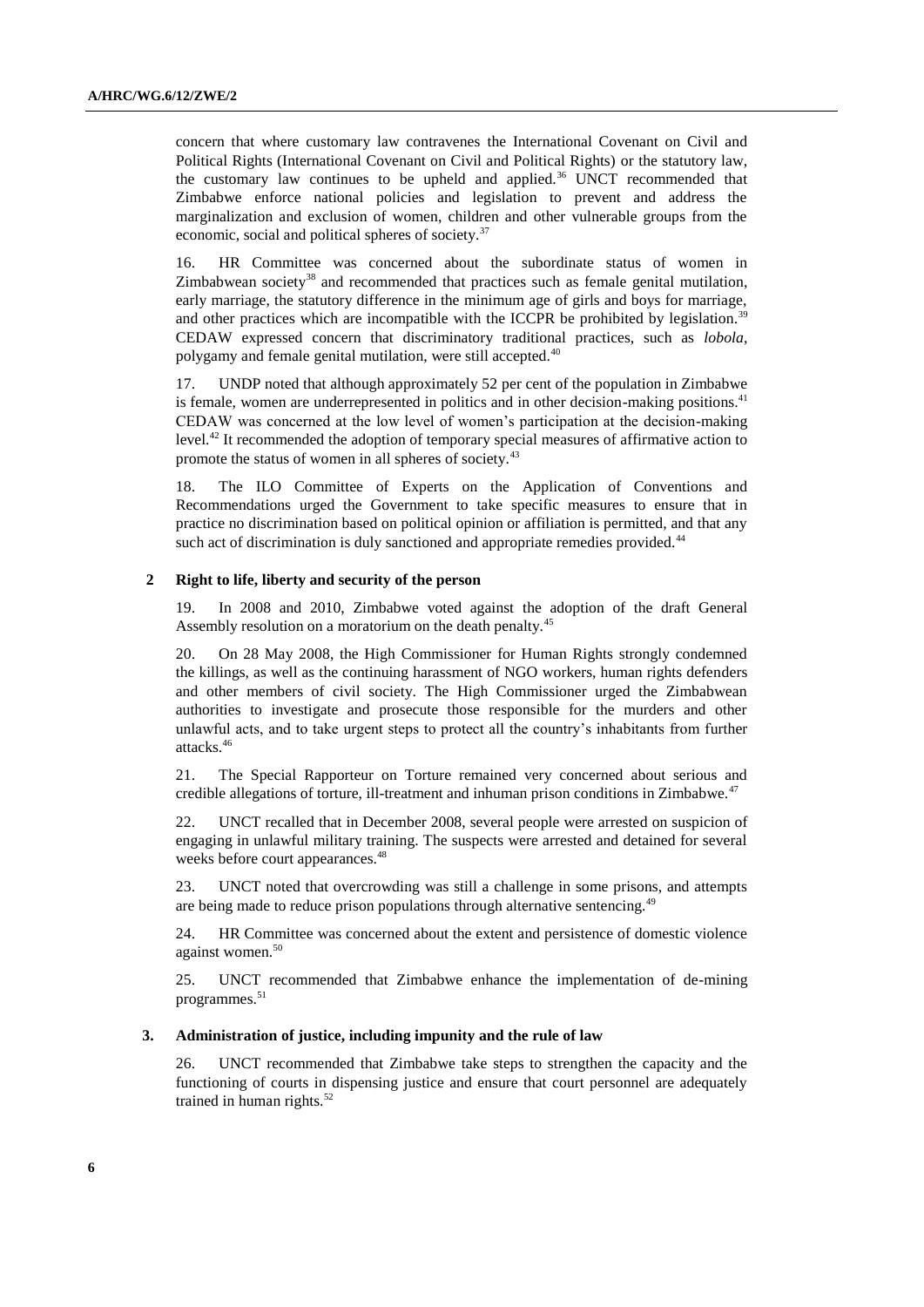27. On 12 February 2009, the High Commissioner for Human Rights urged the new Zimbabwean Government to restore rule of law and to provide justice for victims. The High Commissioner expressed concern over the politicization of the police and their failure to undertake credible investigations and arrests of individuals alleged to have committed serious human rights violations during the election violence in June and July 2008. These include hundreds of cases of alleged summary executions, torture and sexual violence, including rape. The High Commissioner noted that the Government has the primary responsibility to see that justice is done for these victims.<sup>53</sup>

28. On 26 June 2008, the High Commissioner for Human Rights called for justice and accountability in response to the campaign of political violence that has corrupted the electoral process in Zimbabwe. She welcomed the continuing regional and international efforts to resolve the crisis and urged mediation efforts to be guided by the necessity for justice and accountability, the essential first steps towards reconciliation.<sup>54</sup>

29. UNCT observed that there was no specialized juvenile justice system. Minors who commit crimes suffer from a lack of specialized legal and other assistance, although in many cases these children are victims of abuse and neglect themselves. The age of criminal responsibility for children is set at seven years, among the lowest in the world; children, particularly boys, are subject to corporal punishment and imprisonment.<sup>55</sup>

#### **4. Right to privacy, marriage and family life**

30. UNCT noted that the Constitution was silent on discrimination on the basis of sexual orientation.<sup>56</sup> HR Committee noted with concern that homosexuals were subjected to discrimination.<sup>57</sup>

31. UNCT recommended that Zimbabwe remove barriers and ensure access to birth certification and other civic status documentation, with particular emphasis on the most vulnerable children and stateless persons.<sup>58</sup>

#### **5. Freedom of religion or belief, expression, association and peaceful assembly, and right to participate in public and political life**

32. In 2011, UNESCO noted that freedoms of expression and the press were still severely restricted in Zimbabwe. In 2008, local and foreign journalists were physically assaulted or held without trial, both before and after the elections. Such attacks decreased in 2009, but the situation remains dire for members of the press.<sup>59</sup> In 2007, the Interception of Communications Act allowed the authorities to monitor e-mail messages and mobile phone calls without having to seek court permission.<sup>60</sup> UNESCO recommended introducing provisions into existing legislation that would guarantee freedom of expression, media freedom and the right to access information; and to establish a self-regulatory mechanism for the media.<sup>61</sup>

33. UNCT reported that the Public Order and Security Act (POSA) has been seen to be restrictive, hindering people from fully enjoying the right to assembly. Numerous requests for meetings for political parties and civil society groups have been denied.<sup>62</sup> In 2007, the ILO Committee of Experts requested the Government to take the necessary measures to ensure that POSA is not used to infringe the right of workers' organizations to express their views on the Government's economic and social policy.<sup>63</sup>

34. On 26 June 2008, the United Nations Special Procedures mandate holders gathering at their annual meeting expressed grave concern about widespread reports of recurring politically motivated violence and other obstacles to citizens' free and equal participation in the country's presidential run-off election scheduled for 27 June 2008. They strongly urged the Government and the opposition to renew their dialogue with a view to finding a sustainable solution to the country's problems, including the current political crisis.<sup>64</sup>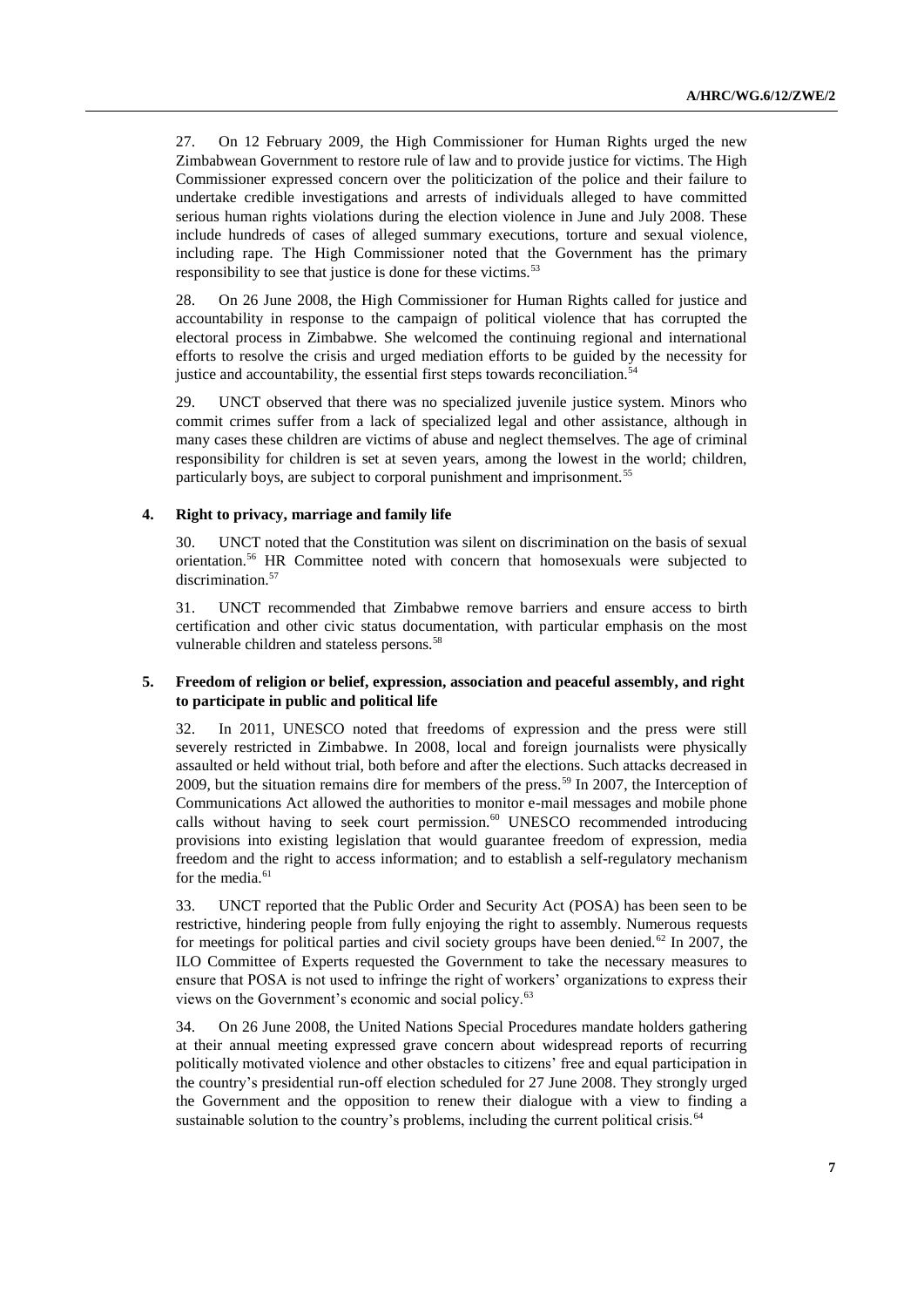35. UNCT recalled that in November 2008, the Governing Body of ILO had decided to set up a Commission of Inquiry to examine the complaints filed by a number of delegates to ILO of June 2008 concerning the observance by the Government of Zimbabwe of Conventions Nos. 87 and 98 on freedom of association. In April 2010, the Government of Zimbabwe informed ILO that it accepted the recommendations and welcomed the guidance and support of ILO in their implementation.<sup>65</sup>

36. UNCT reported that since 2000, parliamentary and presidential elections in Zimbabwe have resulted in contested outcomes.<sup>66</sup> The disagreement over results of the 2008 presidential elections caused many incidences of violence, loss of human life, displacement, and property loss.<sup>67</sup>

37. HR Committee was concerned that the mass media as well as many other forms of expression, including artistic expression, were subject to censorship and are largely controlled by the Government. In order to limit the freedom of the press, Government officials used the mass media and the law on civil and criminal defamation. The Committee recommended that the restrictions on freedom of expression and the press be brought into strict compliance with the Covenant.<sup>68</sup>

#### **6. Right to work and to just and favourable conditions of work**

38. The ILO Committee of Experts was concerned over the issue of discrimination against women in access to certain benefits, including maternity leave, particularly as many women are contract workers, seasonal workers and domestic workers.<sup>69</sup> The Committee of Experts also expressed its deep concern at the large number of children under the age of 14 who are found to be working, especially in the agricultural sector and in household activities. The Committee strongly encouraged the Government to redouble its efforts to improve this situation.<sup>70</sup>

39. The International Fund for Agricultural Development (IFAD) stated that with the rise in unemployment and consequent male migration away from rural areas, households headed by women are increasingly common. These households are nearly always the most disadvantaged. $71$ 

#### **7. Right to social security and to an adequate standard of living**

40. UNDP noted that Zimbabwe has continued to register a gradual decline in HIV prevalence: in 2001, the estimated HIV prevalence in adults aged 15 to 49 years was 23.7 per cent, but it dropped to 18.1 per cent in 2005/2006. The national HIV estimates of 2009 revealed a further decline in the adult prevalence rate.<sup>72</sup> UNDP also indicated that HIV and AIDS was one of the leading causes of under-five mortality in Zimbabwe, accounting for 21 per cent of deaths. Over 95 per cent of HIV cases in children less than five years of age are vertically transmitted from mother to child during pregnancy, childbirth and/or breastfeeding. $73$ 

41. UNDP noted that the maternal mortality ratio (MMR) has worsened significantly over the past 20 years. In 2007 the MMR was estimated at 725 per 100,000 live births. It is unlikely that Zimbabwe will meet the Millennium Development Goals target for MMR, which is 174 per 100,000 live births.<sup>74</sup> Trends in infant, neonatal and under-five mortality rates for the last twenty years have not been very encouraging. In order to make further progress towards meeting Millennium Development Goal (MDG) 4 "Reduce Child Mortality", there is a need to, inter alia, focus on the most vulnerable age groups and young infants.<sup>75</sup> FAO noted that 39 per cent, or 5.1 million of Zimbabwe's overall 13.1 population, is chronically malnourished.<sup>76</sup>

42. UNCT recommended that Zimbabwe prioritize provision of basic social services including adequate water and sanitation in both urban and rural areas.<sup>77</sup> The inability of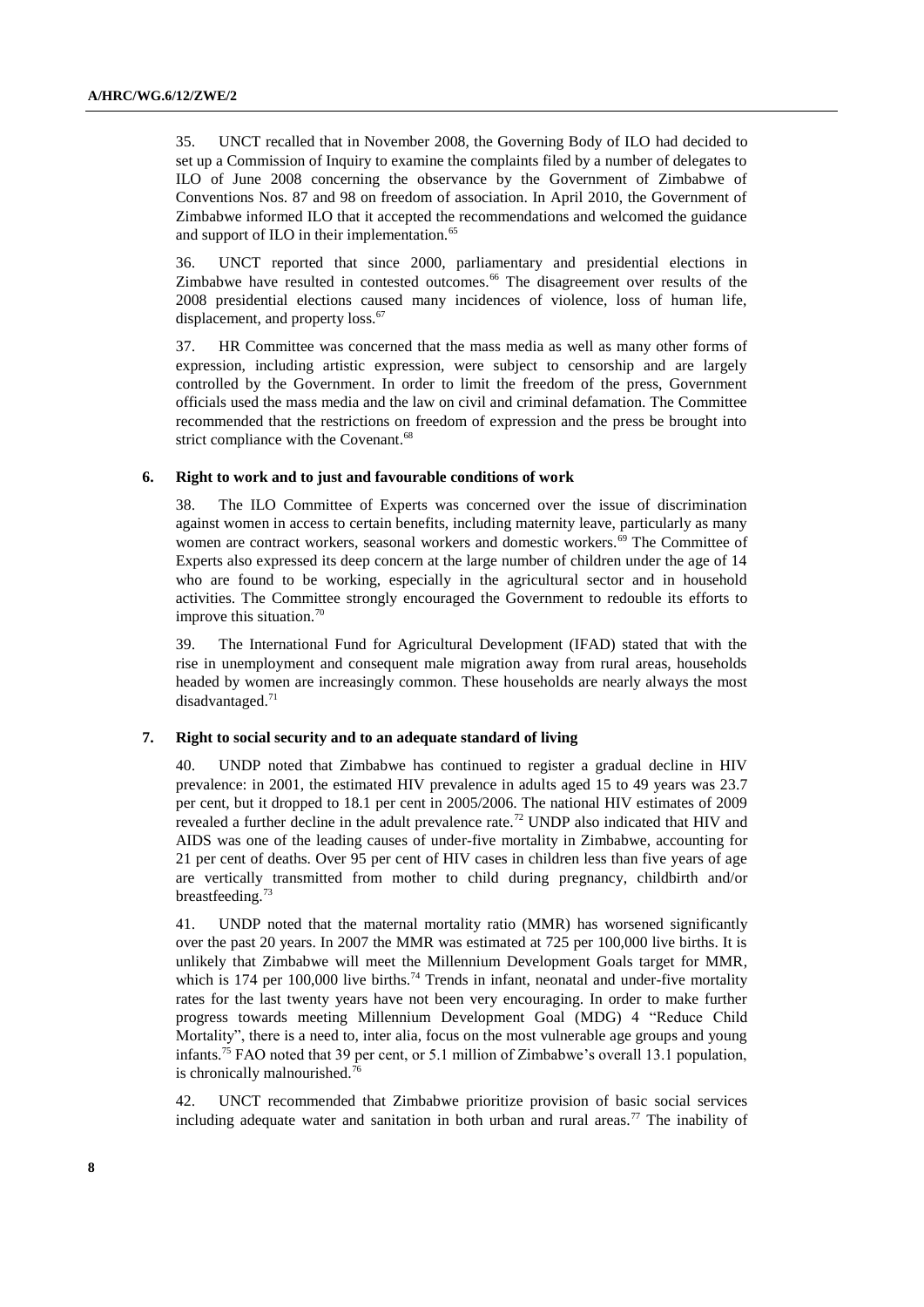vulnerable populations to access safe water and basic sanitation has seen frequent diarrhoeal and cholera outbreaks in the country. The 2008 cholera outbreak was unprecedented, affecting urban and rural areas in all ten provinces. Diarrhoea remains one of the top ten diseases affecting children under the age of five in Zimbabwe.<sup>78</sup>

43. UNDP noted that the decline witnessed in overall national agricultural production after 2000 can be attributed to adverse weather conditions and land disputes, and to smallholder farmers being unable to access inputs and credit. Falling investments in agriculture, particularly in infrastructure and extension services, directly added to the decline in food production and the rise in poverty levels, especially in rural areas.<sup>79</sup> Severe budget constraints have had a debilitating effect on public expenditure on health and education and other social infrastructure. Zimbabwe is unlikely to meet the MDG 1 target on eradicating extreme poverty and hunger by 2015.<sup>80</sup>

44. On 22 December 2008, the independent expert on the issue of human rights obligations related to access to safe drinking water and sanitation, the Special Rapporteur on the right of everyone to the enjoyment of the highest attainable standard of health, the Special Rapporteur on the right to food and the Special Rapporteur on the situation of human rights defenders stated that the severe crisis affecting Zimbabwe was ravaging the country with alarming speed and that the Government and the international community should have done more to rebuild the health system, end the cholera epidemic, and ensure adequate food for all people. The mandate-holders were particularly concerned that the enjoyment of economic, social and cultural rights by the population and particularly the most disadvantaged groups was threatened by the crisis. The mandate-holders reiterated their willingness to work with the Government and the international community to find urgent solutions to those problems. $81$ 

45. OHCHR reported that Zimbabwe's deepening crises of governance, health, education, land/property and food security, with an economy collapsing under record hyper-inflation, resulted in a significant outflow of migrants and asylum-seekers to neighbouring countries.<sup>82</sup>

#### **8. Right to education and to participate in the cultural life of the community**

46. UNCT noted that the country has consistently maintained high levels of primary school enrolment and literacy rates. Literacy rates were pegged at 88 per cent in 2006, and the total adult literacy rate for 2000-2007 was 91 per cent. However, with the economic decline, there has been a gradual decrease in enrolment and completion rates.<sup>83</sup>

47. UNDP observed that a key reason behind the high drop-out rates of the last ten years may be related to poor nutrition; many children seldom have enough to eat in order to be able to manage school. Fewer children in rural areas attend school than do children in urban areas.<sup>84</sup> The movement of people as a result of land resettlement has impacted on access to education. Moreover, long distances from home to school affect 14 per cent of children nationally.<sup>85</sup>

48. CRC was concerned that primary education is neither free nor compulsory.<sup>86</sup> According to the 2010 MDG Status Report, quality indicators, such as examination results, quality of the curricula and textbooks, teacher morale and supervision at schools, showed a sharp deterioration between 1990 and 2009.<sup>87</sup> Despite the negative trends of the last decade, it was possible for Zimbabwe to attain universal primary education by 2015. In order to do so, and to bridge the challenges impeding full attainment of MDG 2 "Achieve Universal Primary Education", reintroducing free primary education and improving the quality and relevance of primary education are, inter alia, key interventions that need to be prioritized.<sup>88</sup>

49. UNESCO noted that the Education Act No. 5/1987, as amended on 1 October 2004, sets out general principles and objectives on school education: the abolition of all forms of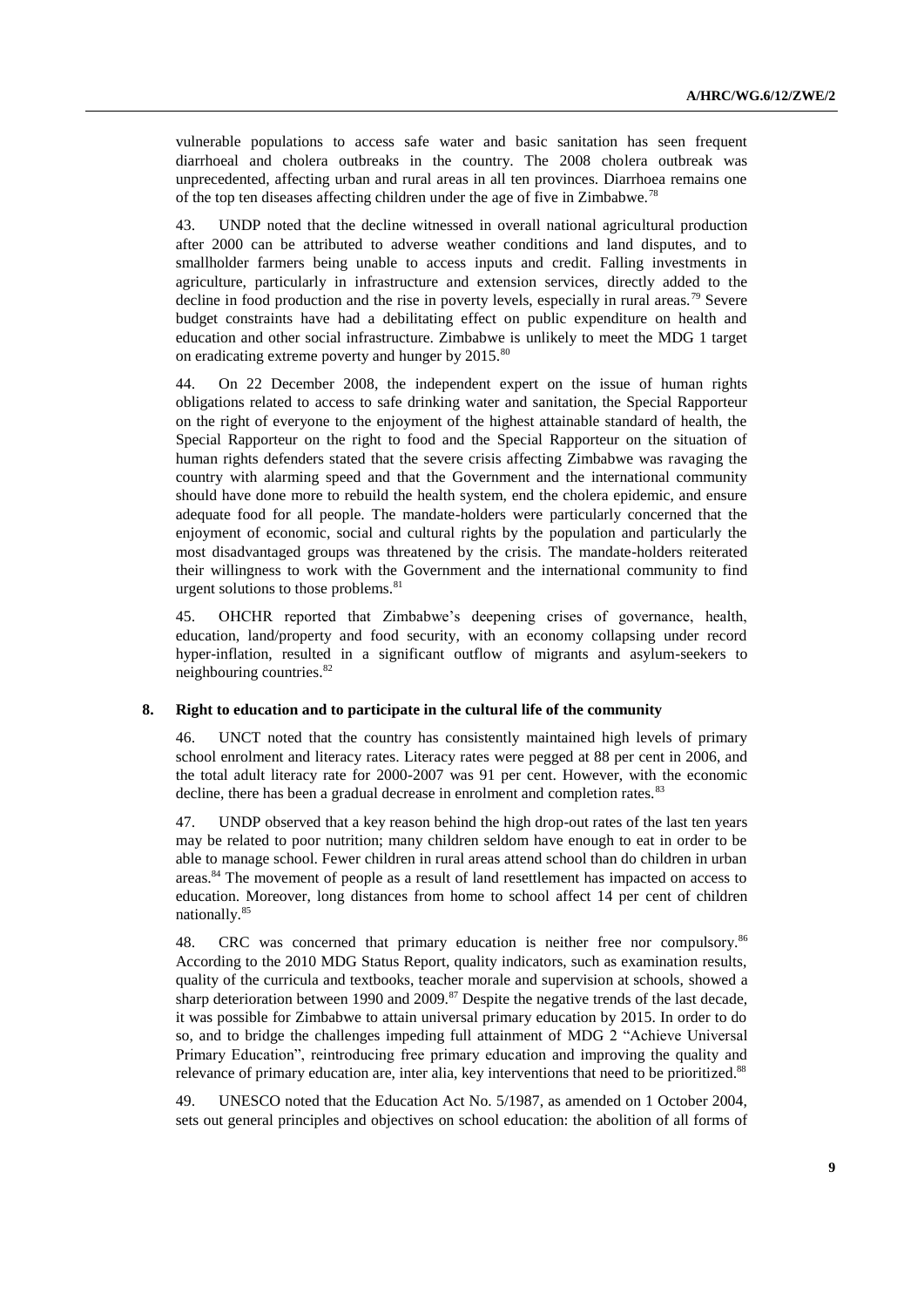racial discrimination in education; compulsory primary education; provision of State support for non-formal, adult education and literacy programmes.<sup>89</sup>

50. UNESCO noted that, in order for Zimbabweans to participate in their cultural life fully, there was a need to harmonize the institutional framework and coordinate legislation. There was a need for a national heritage act that incorporates all types of heritage and its transmission. 90

#### **9. Minorities and indigenous peoples**

51. UNCT referred to the issue of natural resource benefit sharing between indigenous populations and trans-national conglomerates, particularly for the extractive sector. Granite and diamond mining in the Mutoko and Chiadzwa areas cause environmental degradation and displacement of local people, who benefit minimally from such economic operations.<sup>91</sup>

#### **10. Migrants, refugees and asylum-seekers**

52. UNCT reported that Zimbabwe hosted about 5,000 refugees and asylum-seekers, and received an average of 50-75 new asylum-seekers each month.<sup>92</sup> Reception facilities for refugees and asylum seekers at several border crossings are inadequate or non-existent, and asylum seekers are often kept in detention facilities that include criminals.<sup>93</sup> With regard to statelessness, citizenship issues in Zimbabwe are complex, owing to challenges arising in the context of independence and in relation to a long history of cross-border migration. There were no official, comprehensive statistics on stateless persons.<sup>94</sup>

#### **11. Internally displaced persons**

53. UNCT reported that there were no official statistics on the number of IDPs in Zimbabwe. A significant number of Zimbabweans have been uprooted from their homes or lost their livelihoods as a result of various factors and events, including former farm workers who lost their residences and livelihoods when the farms they worked on were acquired by new owners, and Operation Murambatsvina, the urban operation that targeted illegal constructions in 2005. The needs for assistance and protection vary greatly, depending on the time spent in displacement and the conditions in the host community.<sup>95</sup>

## **III. Achievements, best practices, challenges and constraints**

54. UNCT noted that the economic decline brought about the deterioration of infrastructures, and unprecedented loss of qualified and experienced personnel to neighbouring countries and beyond led to the erosion of institutional and human capacity in all sectors.<sup>96</sup>

55. IFAD noted that it is estimated that at least 3 million Zimbabweans (over 20 per cent of the population) have left the country since the economic crisis started in the late 1990s. This decline in human resources has also made it more difficult for the country to recover from the ongoing crisis, and has slowed down the delivery of social and public health services.<sup>97</sup>

56. In 2000, CERD noted that the effects of Zimbabwe's social and political history, together with the burden of the external debt and other economic concerns, have impeded full implementation of ICERD.<sup>98</sup>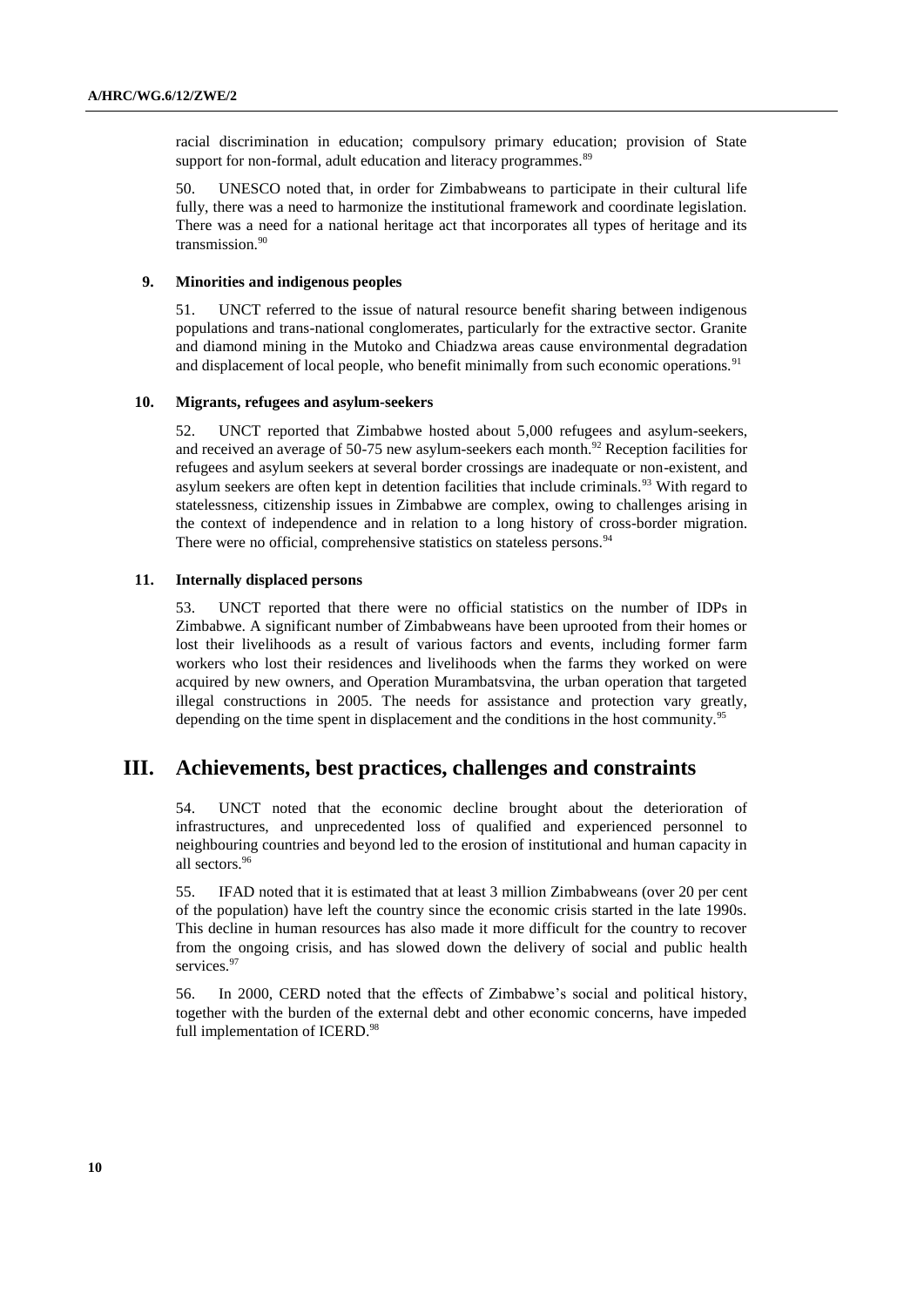## **IV. Key national priorities, initiatives and commitments**

57. The High Commissioner referred to the GPA and called on the Government to fulfil its promise to put an end to the polarization, divisions, conflict and intolerance that have caused so much damage to the fundamental fabric of what could and should be a peaceful, prosperous and democratic nation.<sup>99</sup>

58. UNCT recommended that Zimbabwe strengthen and support socio-economic and political dialogue as a tool to promote democracy; ensure human rights training and education of the police, security forces, prison officers, civil society, social partners and the media; prioritize internal and external resource mobilization, including effective management of these resources for the provision of basic social services.<sup>100</sup>

# **V. Capacity-building and technical assistance**

59. UNDP stated that the Government and UNCT signed the Zimbabwe United Nations Development Assistance Framework (ZUNDAF) on 7 April 2011. ZUNDAF, set to be implemented from 2012 to 2015, is the strategic programme framework from which UNCT identifies synergies to better support Government.<sup>101</sup> Seven priority areas, explicitly linked to national priorities and the Millennium Development Goals, with related outcomes, have been identified in ZUNDAF, inter alia: (a) good governance for sustainable development; promoting justice and rule of law; peacebuilding; accountability; and people's participation in democratic processes; (b) pro-poor sustainable growth and economic development; (c) universal access to HIV prevention, treatment, care and support; (d) women's empowerment, gender equality and equity: supporting the establishment of laws, policies and frameworks to ensure women's empowerment, gender equality and equity.<sup>102</sup>

60. CRC encouraged the State to consider seeking assistance from ILO on child labour issues.<sup>103</sup>

#### *Notes*

Unless indicated otherwise, the status of ratifications of instruments listed in the table may be found in *Multilateral Treaties Deposited with the Secretary-General: Status as at 1 April 2009* (ST/LEG/SER.E/26), supplemented by the official website of the United Nations Treaty Collection database, Office of Legal Affairs of the United Nations Secretariat, http://treaties.un.org/.

<sup>2</sup> The following abbreviations have been used for this document:

| <b>ICERD</b>      | International Convention on the Elimination of All Forms of Racial                       |
|-------------------|------------------------------------------------------------------------------------------|
|                   | Discrimination                                                                           |
| <b>ICESCR</b>     | International Covenant on Economic, Social and Cultural Rights                           |
| <b>OP-ICESCR</b>  | <b>Optional Protocol to ICESCR</b>                                                       |
| <b>ICCPR</b>      | International Covenant on Civil and Political Rights                                     |
| <b>ICCPR-OP 1</b> | <b>Optional Protocol to ICCPR</b>                                                        |
| <b>ICCPR-OP 2</b> | Second Optional Protocol to ICCPR, aiming at the abolition of the death                  |
|                   | penalty                                                                                  |
| <b>CEDAW</b>      | Convention on the Elimination of All Forms of Discrimination against Women               |
| <b>OP-CEDAW</b>   | <b>Optional Protocol to CEDAW</b>                                                        |
| <b>CAT</b>        | Convention against Torture and Other Cruel, Inhuman or Degrading                         |
|                   | <b>Treatment or Punishment</b>                                                           |
| OP-CAT            | Optional Protocol to CAT                                                                 |
| CRC.              | Convention on the Rights of the Child                                                    |
|                   | OP-CRC-AC Optional Protocol to CRC on the involvement of children in armed conflict      |
|                   | OP-CRC-SC Optional Protocol to CRC on the sale of children, child prostitution and child |
|                   |                                                                                          |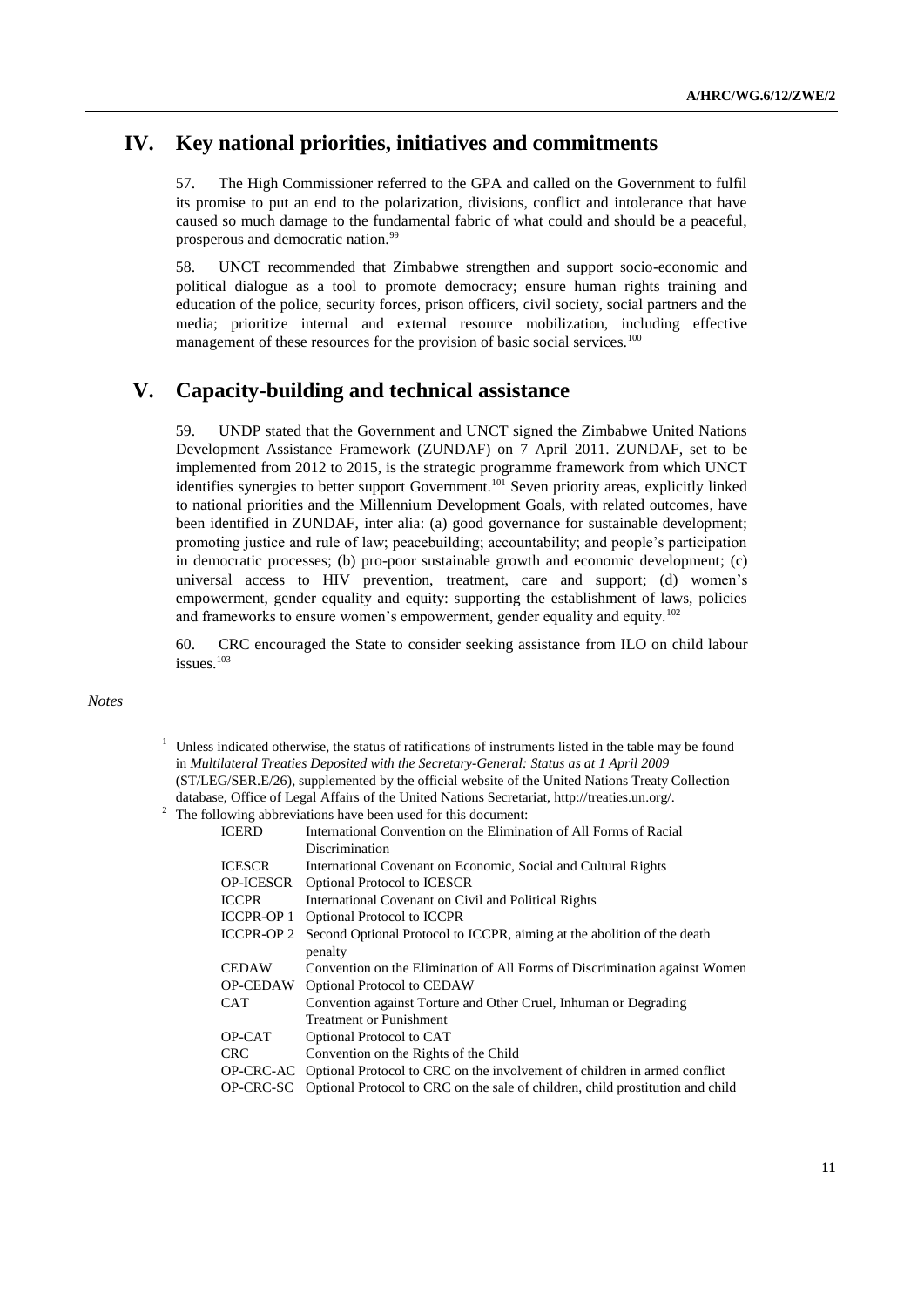|                | pornography                                                                    |
|----------------|--------------------------------------------------------------------------------|
| <b>ICRMW</b>   | International Convention on the Protection of the Rights of All Migrant        |
|                | Workers and Members of Their Families                                          |
| <b>CRPD</b>    | Convention on the Rights of Persons with Disabilities                          |
| <b>OP-CRPD</b> | Optional Protocol to the Convention on the Rights of Persons with Disabilities |
| <b>CED</b>     | International Convention for the Protection of All Persons from Enforced       |
|                | Disappearance.                                                                 |
|                |                                                                                |

- $3$  Adopted by the General Assembly in its resolution 63/117 of 10 December 2008. Article 17, paragraph 1, of OP-ICESCR states that "The present Protocol is open for signature by any State that has signed, ratified or acceded to the Covenant".
- <sup>4</sup> Protocol to Prevent, Suppress and Punish Trafficking in Persons, Especially Women and Children, supplementing the United Nations Convention against Transnational Organized Crime.
- <sup>5</sup> 1951 Convention relating to the Status of Refugees and its 1967 Protocol, 1954 Convention relating to the status of Stateless Persons and 1961 Convention on the Reduction of Statelessness.
- <sup>6</sup> Geneva Convention for the Amelioration of the Condition of the Wounded and Sick in Armed Forces in the Field (First Convention); Geneva Convention for the Amelioration of the Condition of Wounded, Sick and Shipwrecked Members of Armed Forces at Sea (Second Convention); Convention relative to the Treatment of Prisoners of War (Third Convention); Convention relative to the Protection of Civilian Persons in Time of War (Fourth Convention); Protocol Additional to the Geneva Conventions of 12 August 1949, and relating to the Protection of Victims of International Armed Conflicts (Protocol I); Protocol Additional to the Geneva Conventions of 12 August 1949, and relating to the Protection of Victims of Non-International Armed Conflicts (Protocol II); Protocol Additional to the Geneva Conventions of 12 August 1949, and relating to the Adoption of an Additional Distinctive Emblem (Protocol III). For the official status of ratifications, see Federal Department of Foreign Affairs of Switzerland, at
- www.eda.admin.ch/eda/fr/home/topics/intla/intrea/chdep/warvic.html.
- 7 International Labour Organization Convention No. 29 concerning Forced or Compulsory Labour; Convention No. 105 concerning the Abolition of Forced Labour, Convention No. 87 concerning Freedom of Association and Protection of the Right to Organize; Convention No. 98 concerning the Application of the Principles of the Right to Organize and to Bargain Collectively; Convention No. 100 concerning Equal Remuneration for Men and Women Workers for Work of Equal Value; Convention No. 111 concerning Discrimination in Respect of Employment and Occupation; Convention No. 138 concerning the Minimum Age for Admission to Employment; Convention No. 182 concerning the Prohibition and Immediate Action for the Elimination of the Worst Forms of Child Labour.
- <sup>8</sup> UNCT submission to the UPR on Zimbabwe, 2011, para. 79.
- UNCT submission to the UPR on Zimbabwe, 2011, para. 79.
- <sup>10</sup> ProCap, End of Mission Report (ProCaP), Caroline Ort, UNHCR Zimbabwe (May 2009-2010), p. 4.
- $11$  UNCT submission to the UPR on Zimbabwe, 2011, para. 5.
- <sup>12</sup> UNCT submission to the UPR on Zimbabwe, 2011, para. 6.
- <sup>13</sup> UNCT submission to the UPR on Zimbabwe, 2011, para. 70.
- <sup>14</sup> UNCT submission to the UPR on Zimbabwe, 2011, para. 79.
- <sup>15</sup> UNCT submission to the UPR on Zimbabwe, 2011, para. 79.
- A/53/38, para. 157.
- <sup>17</sup> CCPR/C/79/Add.89, 6 April 1998, para. 11.
- <sup>18</sup> E/C.12/1/Add.12, 20 May 1997, para. 15.<br><sup>19</sup> CPC/C/15/Add 55, 7 June 1006, para. 11.
- <sup>19</sup> CRC/C/15/Add.55, 7 June 1996, para. 11.<br><sup>20</sup> CERD/C/304/Add.92, 19 April 2000, para
- CERD/C/304/Add.92, 19 April 2000, para. 15.
- <sup>21</sup> For the list of national human rights institutions with accreditation status granted by the International Coordinating Committee of National Institutions for the Promotion and Protection of Human Rights (ICC), see A/HRC/16/77, 3 February 2011, annex.
- <sup>22</sup> UNCT submission to the UPR on Zimbabwe, 2011, para. 11.
- <sup>23</sup> UNCT submission to the UPR on Zimbabwe, 2011, para. 11.
- <sup>24</sup> UNCT submission to the UPR on Zimbabwe, 2011, para. 79.
- <sup>25</sup> [http://www.undp.org.zw/images/stories/mdg/mdgreport2010.pdf,](http://www.undp.org.zw/images/stories/mdg/mdgreport2010.pdf) p. 43.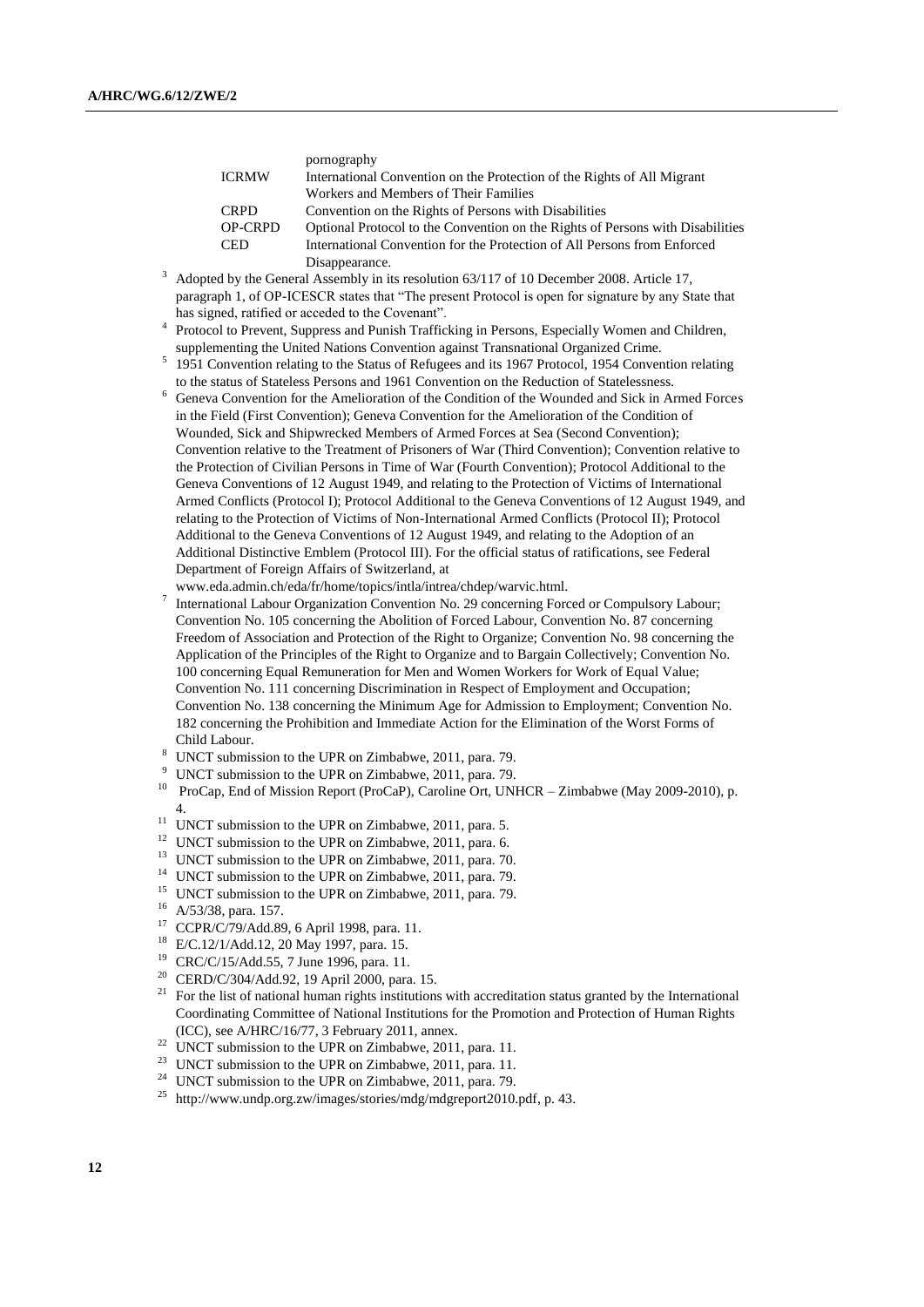- <sup>26</sup> UNCT submission to the UPR on Zimbabwe, 2011, para. 15.<br><sup>27</sup> UNCT submission to the UPR on Zimbabwe, 2011, para. 79
- UNCT submission to the UPR on Zimbabwe, 2011, para. 79.
- $28$  The following abbreviations have been used for this document:

| CERD.        | Committee on the Elimination of Racial Discrimination        |
|--------------|--------------------------------------------------------------|
| HR Committee | Human Rights Committee                                       |
| CEDAW        | Committee on the Elimination of Discrimination against Women |
| CRC          | Committee on the Rights of the Child.                        |
|              |                                                              |

- UNCT submission to the UPR on Zimbabwe, 2011, para. 79.
- $30$  http://www2.ohchr.org/english/bodies/chr/special/countryvisitsn-z.htm#zimbabwe.
- <sup>31</sup> OHCHR press release, 29 October 2009.
- <sup>32</sup> The questionnaires referred to are those reflected in an official report by a special procedure mandate holder issued between 1 January 2007 and 1 June 2011. Responses counted for the purposes of this section are those received within the relevant deadlines, and referred to in the following documents: (a) A/HRC/6/15, para. 7; (b) A/HRC/7/6, annex; (c) A/HRC/7/8, para. 35; (d) A/HRC/8/10, para. 120, footnote 48; (e) A/62/301, paras. 27, 32, 38, 44 and 51; (f) A/HRC/10/16 and Corr.1, footnote 29; (g) A/HRC/11/6, annex; (h) A/HRC/11/8, para. 56; (i) A/HRC/11/9, para. 8, footnote 1; (j) A/HRC/12/21, para. 2, footnote 1; (k) A/HRC/12/23, para. 12; (l) A/HRC/12/31, para. 1, footnote 2; (m) A/HRC/13/22/Add.4; (n) A/HRC/13/30, para. 49; (o) A/HRC/13/42, annex I; (p) A/HRC/14/25, para. 6, footnote 1; (q) A/HRC/14/31, para. 5, footnote 2; (r) A/HRC/14/46/Add.1; (s) A/HRC/15/31/Add.1, para. 6 – for list of responding States, see http://www.ohchr.org/EN/Issues/WaterAndSanitation/SRWater/Pages/ContributionsPSP.aspx; (t) A/HRC/15/32, para. 5; (u) A/HRC/16/44/Add.3; (v) A/HRC/16/48/Add.3, para 5 endnote 2; (w) A/HRC/16/51/ Add.4; (x) A/HRC/17/38, see annex 1.
- $^{33}$  A/HRC/13/44. See also OHCHR 2009 report, p. 169.
- <sup>34</sup> A/HRC/16/76, paras. 17 and 49.
- <sup>35</sup> UNCT submission to the UPR on Zimbabwe, 2011, para. 18.<br><sup>36</sup> CCPP/C/70/Add 80, 6 April 1008, para. 12.
- $^{36}$  CCPR/C/79/Add.89, 6 April 1998, para. 12.<br> $^{37}$  JNCT submission to the JPP on Zimboby
- <sup>37</sup> UNCT submission to the UPR on Zimbabwe, 2011, para. 79.<br><sup>38</sup> CCPB/C/70/Add 80, 6 April 1008, para. 15
- <sup>38</sup> CCPR/C/79/Add.89, 6 April 1998, para. 15.<br><sup>39</sup> CCPB/C/70/Add 80, 6 April 1908, para. 12.
- <sup>39</sup> CCPR/C/79/Add.89, 6 April 1998, para. 12.
- A/53/38, para. 141.
- <sup>41</sup> [http://www.undp.org.zw/images/stories/mdg/mdgreport2010.pdf,](http://www.undp.org.zw/images/stories/mdg/mdgreport2010.pdf) pp. 17 and 19.
- <sup>42</sup> A/53/38, para. 145.
- <sup>43</sup> A/53/38, para. 155.
- <sup>44</sup> ILO Committee of Experts on the Application of Conventions and Recommendations, Individual Observation concerning Discrimination (Employment and Occupation) Convention, 1958 (No. 111) Zimbabwe (ratification: 1999) Published: 2008, Geneva, doc. No. (ILOLEX) 062008ZWE111, para2.
- <sup>45</sup> A/C.3/63/L.19/Rev.1; A/62/PV.76, p. 16-17, and A/C.3/65/L.23/Rev.1.
- <sup>46</sup> OHCHR press release, 28 May 2008 (see also press releases 27 and 29 April 2008).
- <sup>47</sup> OHCHR press release, 29 October 2009.
- <sup>48</sup> UNCT submission to the UPR on Zimbabwe, 2011, para. 21.
- <sup>49</sup> UNCT submission to the UPR on Zimbabwe, 2011, para. 27.
- <sup>50</sup> CCPR/C/79/Add.89, 6 April 1998, para. 14.
- <sup>51</sup> UNCT submission to the UPR on Zimbabwe, 2011, para. 79.
- $52$  UNCT submission to the UPR on Zimbabwe, 2011, para. 79.<br> $53$  OUCUP areas release, 12 Eshmany 2000.
- <sup>53</sup> OHCHR press release, 12 February 2009.
- $54$  OHCHR press release, 26 June 2008.
- UNCT submission to the UPR on Zimbabwe, 2011, para. 24.
- <sup>56</sup> UNCT submission to the UPR on Zimbabwe, 2011, para. 16.
- $^{57}$  CCPR/C/79/Add.89, 6 April 1998, para. 24.<br> $^{58}$  UNCT submission to the UPP on Zimbobwe
- <sup>58</sup> UNCT submission to the UPR on Zimbabwe, 2011, para. 79.<br><sup>59</sup> UNESCO submission to the UPP on Zimbabwe, 2011, para.
- UNESCO submission to the UPR on Zimbabwe, 2011, para. 16.
- <sup>60</sup> UNESCO submission to the UPR on Zimbabwe, 2011, para. 17.<br><sup>61</sup> UNESCO submission to the UPP on Zimbabwe, 2011, para. 24.
- UNESCO submission to the UPR on Zimbabwe, 2011, para. 24.
- $62$  UNCT submission to the UPR on Zimbabwe, 2011, para. 31.
- <sup>63</sup> ILO Committee of Experts on the Application of Conventions and Recommendations, Individual